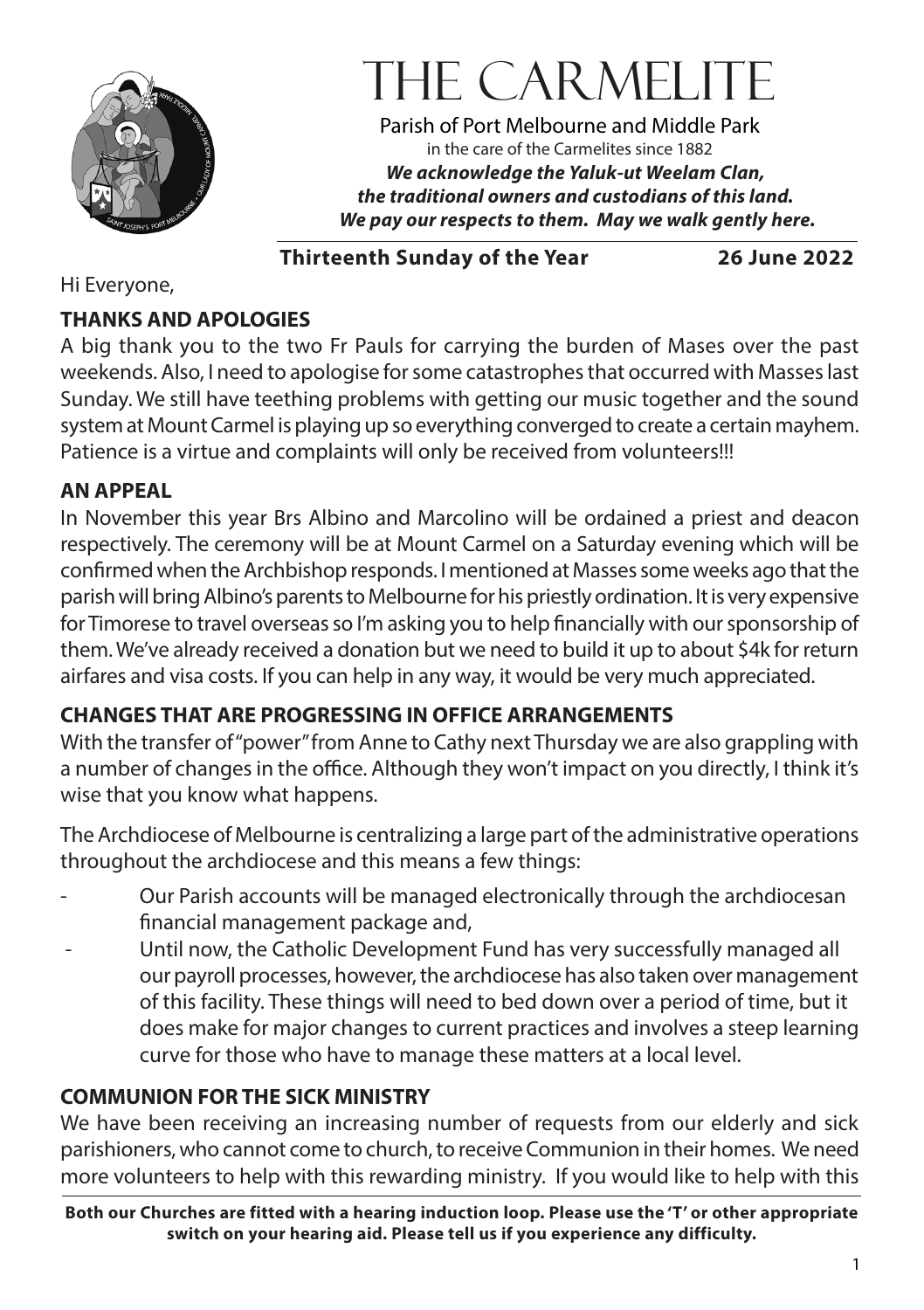## our parish this week

#### *Churches*

St Joseph's cnr Rouse & Stokes Streets Port Melbourne

Our Lady of Mount Carmel cnr Richardson & Wright Streets Middle Park

#### *Sunday Masses*

5.00pm (Sat) Mount Carmel 9.00am Saint Joseph's 10.30am Mount Carmel

*Reconciliation* after 9.00am Mass Saturday

#### *Carmelite Parish Office*

274 Rouse Street Port Melbourne Vic 3207

*Telephone* 03 9681 9600 *Facsimile* 03 9681 9608

*After Hours Emergenc*y 0408 754 283

*Email* parish@sj-mc.org.au

*Parish Website* www.sj-mc.org.au

*Carmelite Website* www.carmelites.org.au

#### **Office Hours 9am-4pm (non COVID times) Monday, Wednesday, Friday (CLOSED TUESDAYS & THURSDAYS)**

**Parish Priest** Fr Hugh Brown OCarm

**Parish Secretary** Anne Ierardo / Cathy Garbellini

**Pastoral Life Co-ordinator**

**Finance Officer** Shane Harrison

**Facilities Manager**

**Safeguarding Officer** Frances Correa

*Galilee Regional Catholic Primary School* Bank Street South Melbourne Vic 3205 *Telephone* 03 9699 2928

**Monday 27 June**  9.00am Mass, St Joseph's

**Tuesday 28 June** 9.00am Mass, Mt Carmel

**Wednesday 29 June** 9.00am Mass, St Joseph's

**Thursday 30 June**  9.00am Mass, Mt Carmel

**Friday 1 July** 9.00am Mass, St Joseph's

#### **Saturday 2 July**

9.00am Mass, Mt Carmel **5.00pm** Mt Carmel

#### **Sunday 3 July - 14th Sunday of Ordinary Time**

9.00am Mass, St Joseph's 10.30am Mass, Mt Carmel

### WE R EMEMBER

*Those who are sick or ill and in need of prayer:* Alberto Aguilon, Donald Baldie, Steve Balkin, Hein Basten, Tommy Bednar, Paul Caghi - Cao, Nawal Cox, Luka Dabovic, Maureen Dickason, Ben Dymond, Kelly Edwards, Judy Fairhall, Gigi Falckh, Lyn Falckh, Michelle Falckh, Frances Farrugia, Lyn Faul, Rose Fennell, Gary Finn, Maurice Fitzpatrick, Lyn Fleming, Gerard Friary, Richard Grant, Ivy Hermence, Anita Heyma, Steph Hudson, Andrija Junkovic, Mary Kane, Chris Kowalski, Claudia Leibel, Baby Alba Middleton, Marino Mihocic, Wayne Mills, Felicity Morgan, Marie O'Connor, Ingrid Ohleiter, Sylvia Poliakova, Rafal Rafalski, Michael Ristevski, Lucie Carmen Rodriguez, Michael Rudov, Dennis Rohan, Keith Ryder, Sarah Abdel-Said, Teresa Sheehan, Angela Speranza, Helen Stanley, Jim Sullivan, Maureen Toohey, Troy Vincent, Julie Wain, Sr Barbara Walsh RSG, Clive Wansbrough, Vivienne Williams, Tami Yap.

*Those whose have died recently:* Samah Abdel Hafeth, Gary Cox, Elsie Magnabosco, Audrey (Rae) Russell, casualties of the Ukrainian/Russian conflict, and all those affected by COVID\_ 19 throughout the world.

*Those whose anniversaries of death occur about this time*: Dr Joseph Rodrigo and Carmelite Gerard Morganti.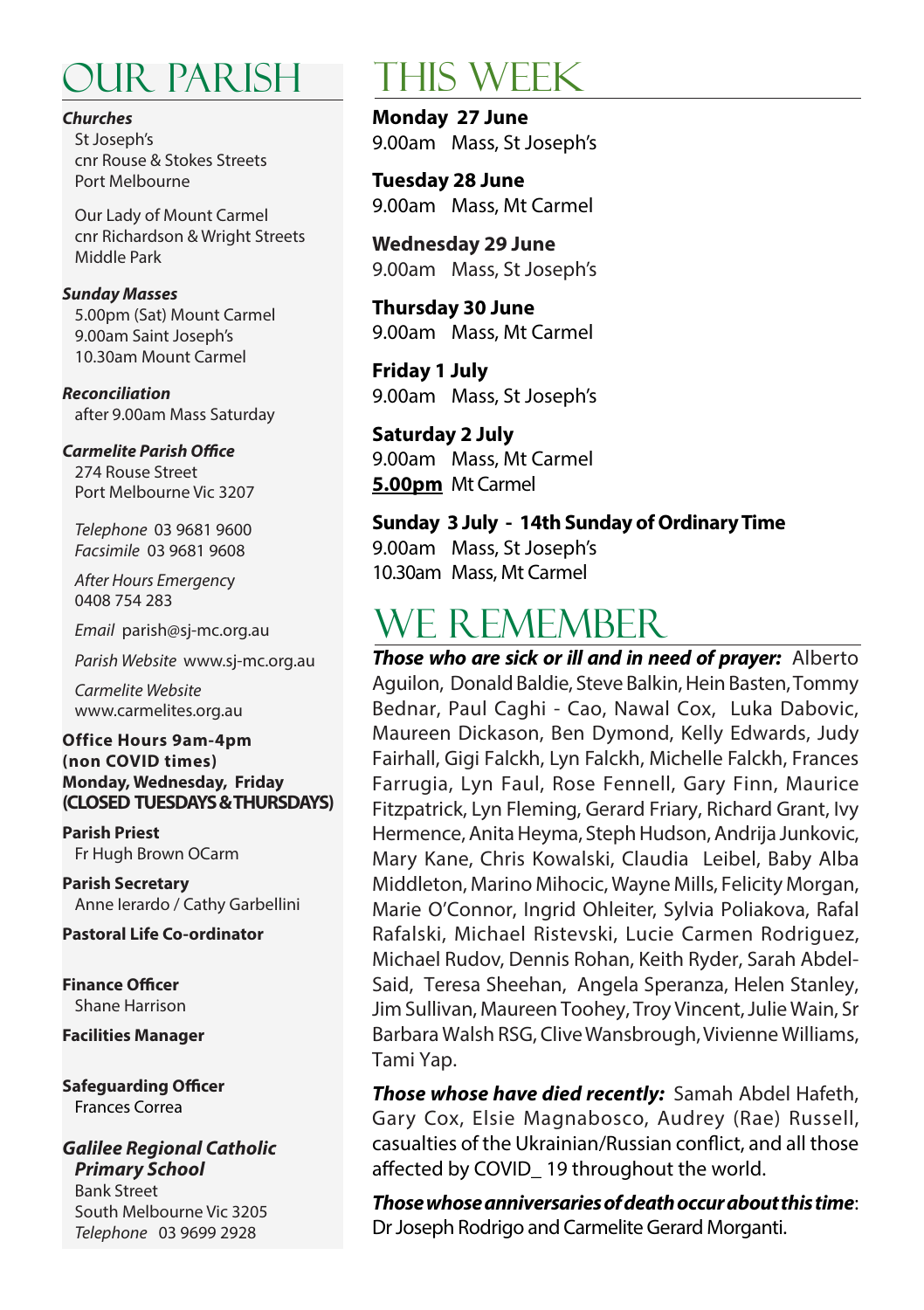# in our parish

ministry once a month, please contact Frances Correa on: **sj-mc.safeguarding@cam.org.au**

#### **FEAST OF OUR LADY OF MOUNT CARMEL**

This important day for Carmelites throughout the world will be celebrated at Mount Carmel on Sunday, 17 July at the 10:30am Mass with simple refreshments at the back of the Church afterwards.

At this Mass, we especially remember all mothers and grandmothers. So if you wish, please enter the names of those you wish to pray for at the back of each Church or send us an email to: parish@sj-mc.org.au

Have a good week and stay warm, dry and happy.

Blessings and peace.

Augh

**CONGRATULATIONS TO SR BRIGID ARTHUR, CSB** Sr Brigid Arthur who received an Officer of the Order of Australia (OA) in the 2022 Queen's Birthday Honours for distinguished service to social welfare, particularly asylum seekers and refugees, and to the Catholic education.

Blessings on Sr Brigid who answered the call of the Lord, 'I was a stranger and you made me welcome' (Matthew 25:35) when she co-founded the Brigidine Asylum Seekers' Project (BASP) in 2001. When asked what motivates her, Sr Brigid stated:

*"I think I'm motivated by the fact that no one of us, and no one organisation or government, has the right to set up structures and adopt policies that are really cruel and that often don't recognise that the people who are being victimised by those structures and policies are quite vulnerable and need to be protected and not punished."* [The Age, 13 June 2022]

Our congratulations to Brigid, and our prayers and thanks for her marvellous works and ministry.

# Ministers

**2-3 July 14th Sunday of the Year**

#### **5.00pm Mount Carmel (Vigil)**

*Commentator:* Des Collins *Reader:* Tris Tanumihardjo *Eucharistic:* Kathy Mount *Music:* Tris Tanumihardjo

#### **9.00am St Joseph's**

*Commentator:* Ron Cassano *Reader:* Elisabeth Northam *Eucharistic:* Cathy Garbellini *Counters:* Frances Moore & Mary Li *Music:* Gerhard Correa *Hospitality:* N/A

#### **10.30am Mount Carmel**

*Commentator:* Margaret Fagan *Reader:* Denis Churkovich *Eucharistic:* Pam Newman *Music:* Marlene Halim *Hospitality:* Jackie & John Tidey

**Communion to the Sick: 3 - 9 July:** Frances Galvin

# thank you

*for your generosity last Sunday* **St Joseph's**  *Carmelite and Parish Offering \$533.00*

**Our Lady of Mt Carmel**  *Carmelite and Parish Offering \$1,306.00*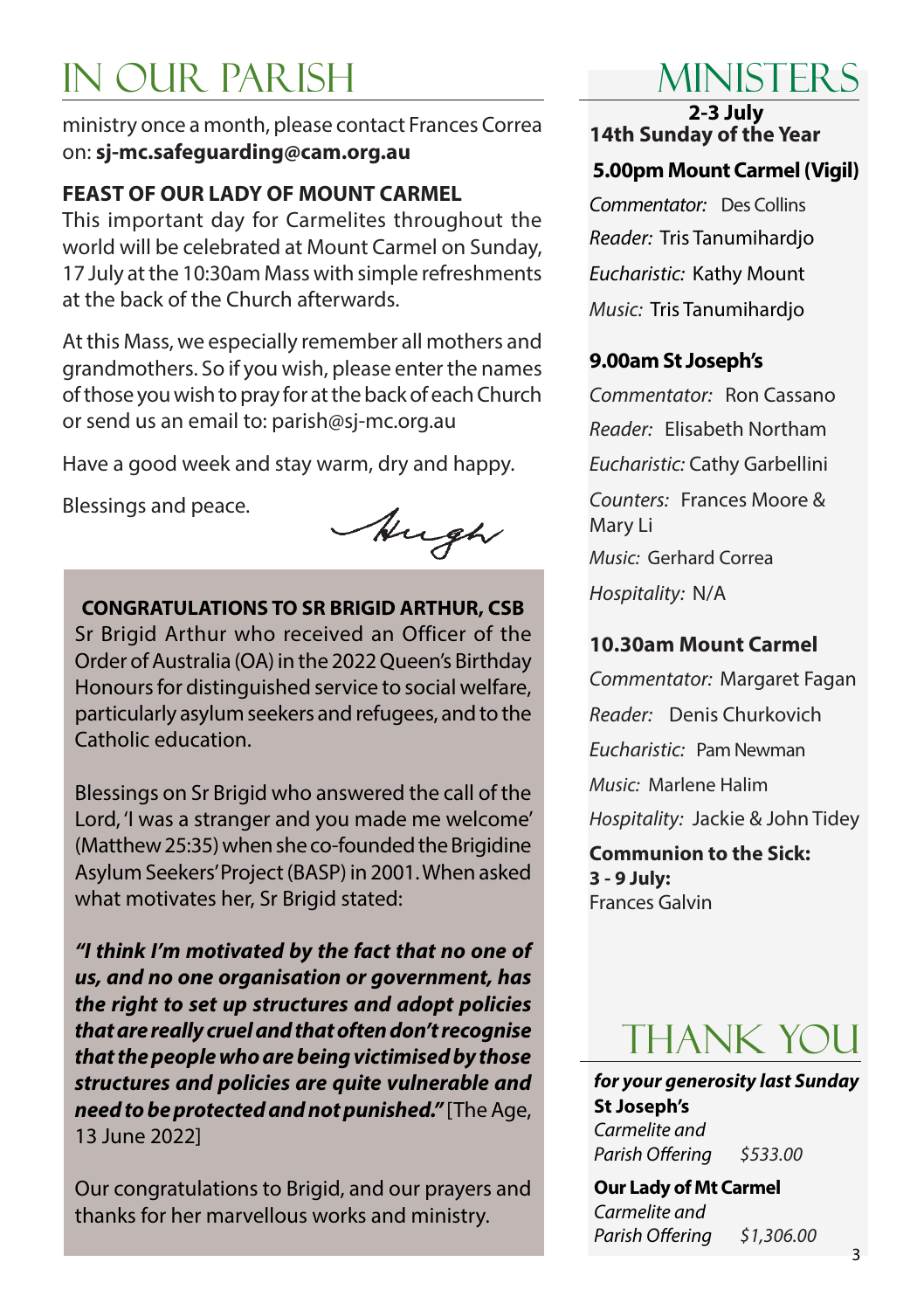

Dear Father Hugh,

#### **VINNIES ANNUAL WINTER APPEAL 2022**

I trust you are keeping warm, safe and well!

It is that time of the year again, when the Society reaches out to the community with its Annual Winter Appeal seeking assistance for the needy in our community. The theme of this year's Winter Appeal is 'Make it Stop', focusing on the importance of providing safety to families and individuals fleeing domestic violence. During a time where the community has been routinely told to stay home in the interests of public health and safety, a perfect storm has arisen where women and children experiencing domestic and family violence have been put at greater risk of harm by being trapped with their abusers.

Throughout the past 12 months despite all its challenges, our fantastic group of volunteers, have continued to operate, helping the needy in our community. While we still cannot conduct face to face home visits, we speak to our clients on the phone and discuss their issues at length. Any financial aid is then dropped in the client's letter box or in the case of material aid at the client's door step.

Once again this year we request our parishioners to donate generously to the Winter Appeal as they have done in the past. We will have speakers at each of the masses this weekend who will talk in further detail about the appeal and the work we do.

#### **How donations can be made**

To avoid the spread of COVID, the Society strongly encourages donations over the phone or online. All donations of \$2 and above are tax deductible.

#### *By phone:*

Donate over the phone using a credit card by calling 13 18 12.

#### *PLEASE STATE YOU ARE MAKING THE DONATION FOR THE "PORT MELBOURNE/MIDDLE PARK CONFEERENCE".*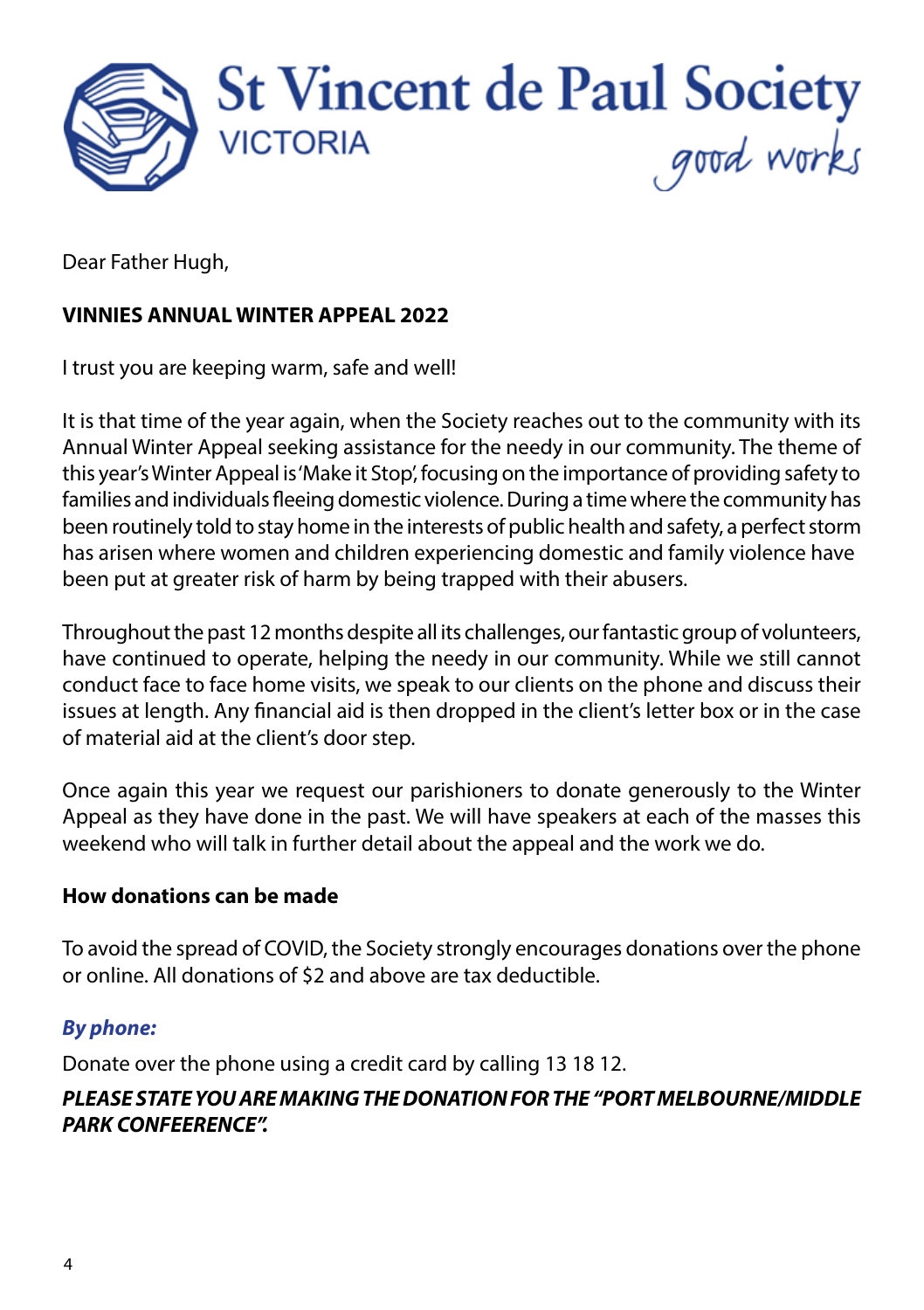#### *Online:*

Please go to vinnies.org.au

• Donors can allocate donations to our conference by putting the conference name PORT MELBOURNE/MIDDLE PARK in the comments field.

• Receipts will be automatically emailed out to donors.

#### **Bank deposit or EFT**

Account Name: St Vincent de Paul Society Victoria Gift Fund Bank: Commonwealth Bank BSB: 063 000 Account No: 106 07556 Reference: W22476

For a receipt to be issued, please send an email to the Fundraising Team at donation@svdpvic.org.au advising of deposit date and amount, donor name, phone and address details.

However, if there are any parishioners who wish to make a cash donation we can provide them with the usual winter appeal envelopes. We will have the envelopes at the back of the church at the next weekend mass. Alternately please contact Kathy Mount on 0437 588 855 and she will arrange to provide the envelopes.

As always we would like to thank you and the parish team for your great support and encouragement for the good works of our Society in our local community. We also thank all our parishioners for the ongoing support they have given us over the past eight years that we have been operating. It means a lot to us as volunteers of the Society.

Yours sincerely,

Gerhard Correa President – Port Melbourne/Middle Park Conference Phone: 0400 640 611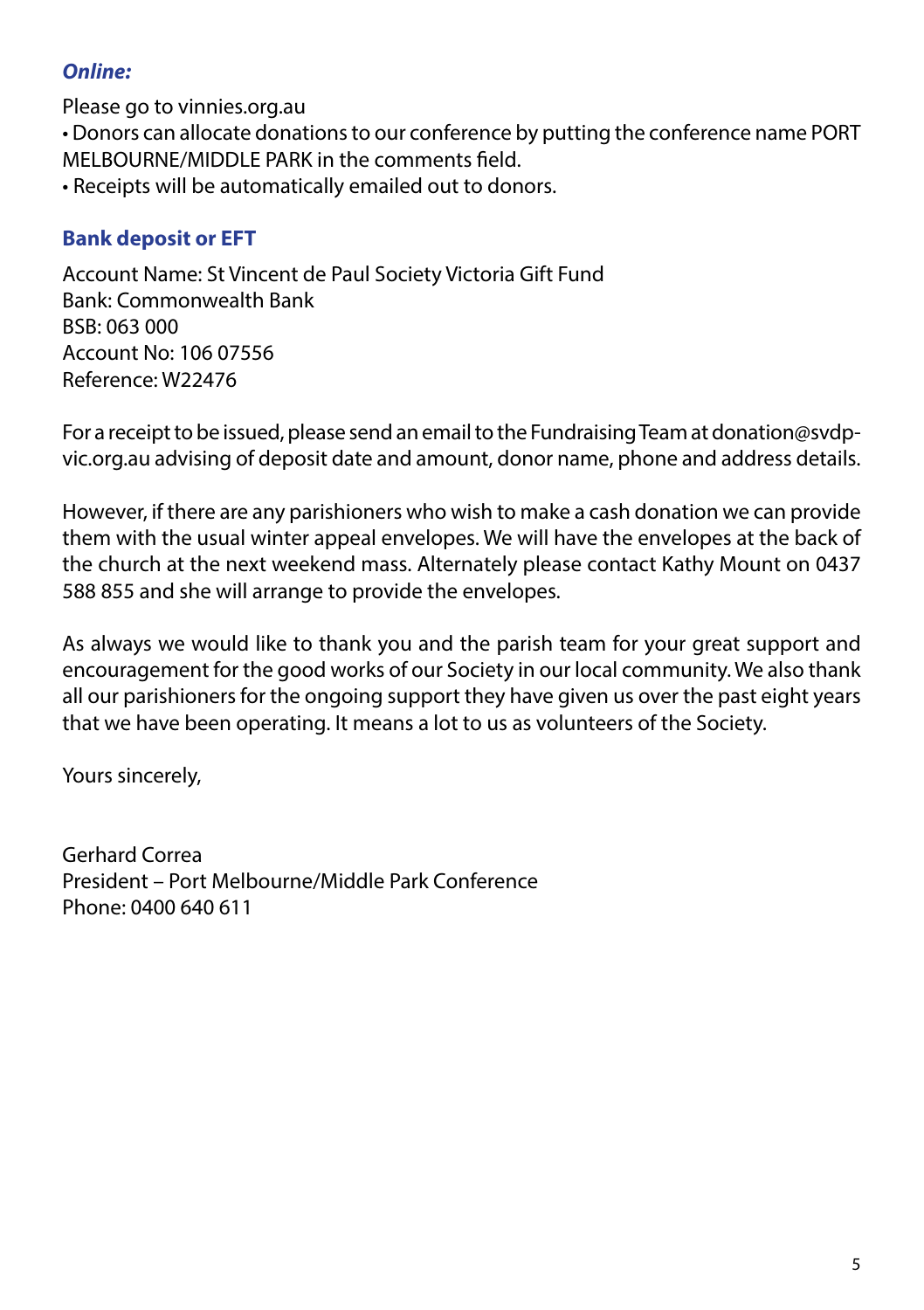### *Reflection by Artist*

As Jesus was on his way to Jerusalem (and the cross that awaited him there), he warned his followers about the hardships of walking in his footsteps. A commitment to accompany Jesus on his journey meant rejection, insecurity and danger.

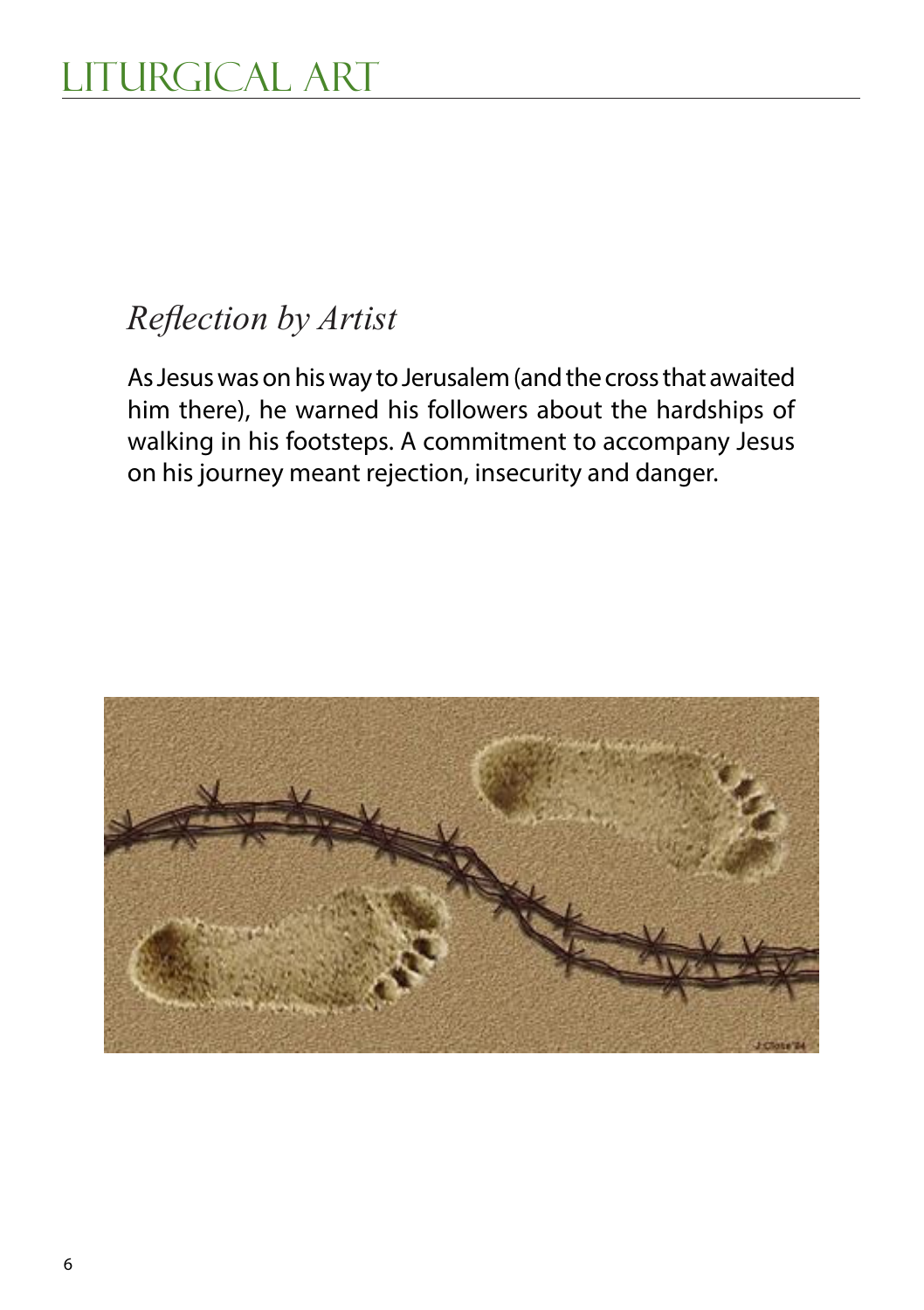# Reflection on this week's readings

In his excellent book, Things You Get For Free, Michael McGirr tells the story of going on pilgrimage to Rome with his mother. Maureen McGirr had always wanted to see St Peter's. Michael records the big day.

'One of the features of a visit to St Peter's is the modesty inspection. This is the kind of examination which most Australians on a visit to Bali would flunk. You aren't allowed to wear shorts or sleeveless garments. No swimming costumes, either, unless they have long legs and sleeves. No singlets. The modesty inspection has a point. It keeps out nudists and other undesirables… I would be more comfortable if the signs warned against coming in with a closed mind or an angry heart.

'When you get inside, however, St Peter's strips you bare. Mum took a few steps forward into the cavernous gloom and stopped. I looked up into the dome that Michelangelo designed late in life: he never lived to see it finished. In that moment, hundreds of visitors rushed past. "What on earth are they trying to prove?" I wasn't sure if Mum was talking about the building or all the people rushing past. Officials were still clearing away the cheap plastic stacking chairs which come out for big masses. They were not part of the original design. I was distracted by the noise.

"When you think," said Mum, leaving her sentence unfinished...

"When you think what?" I asked...

"I don't know. When you think."

"What?" I was getting testy with her. Mum drew in breath to say something important.

"When you think that Jesus had nothing."

'It was a naked response. For 70 years, this building had stood as the physical centre of Mum's religion. This was her pilgrimage to Mecca. Yet her response was almost revulsion. I wanted to put a brake on her reaction and jolly her along and tell her that Jesus would rather have had this as a monument than the Empire State Building or the Crown Casino.'

No matter how much we try to ignore it, or play it down, the call to simplicity of lifestyle and detachment are important elements in the teaching of Jesus and the way he lived his own life.

In Luke's gospel and in his second volume, The Acts of the Apostles, the obligations of the haves to the have-nots are regularly underlined. Scholars think Luke's gospel keeps this teaching most alive because it was a community divided by wealth.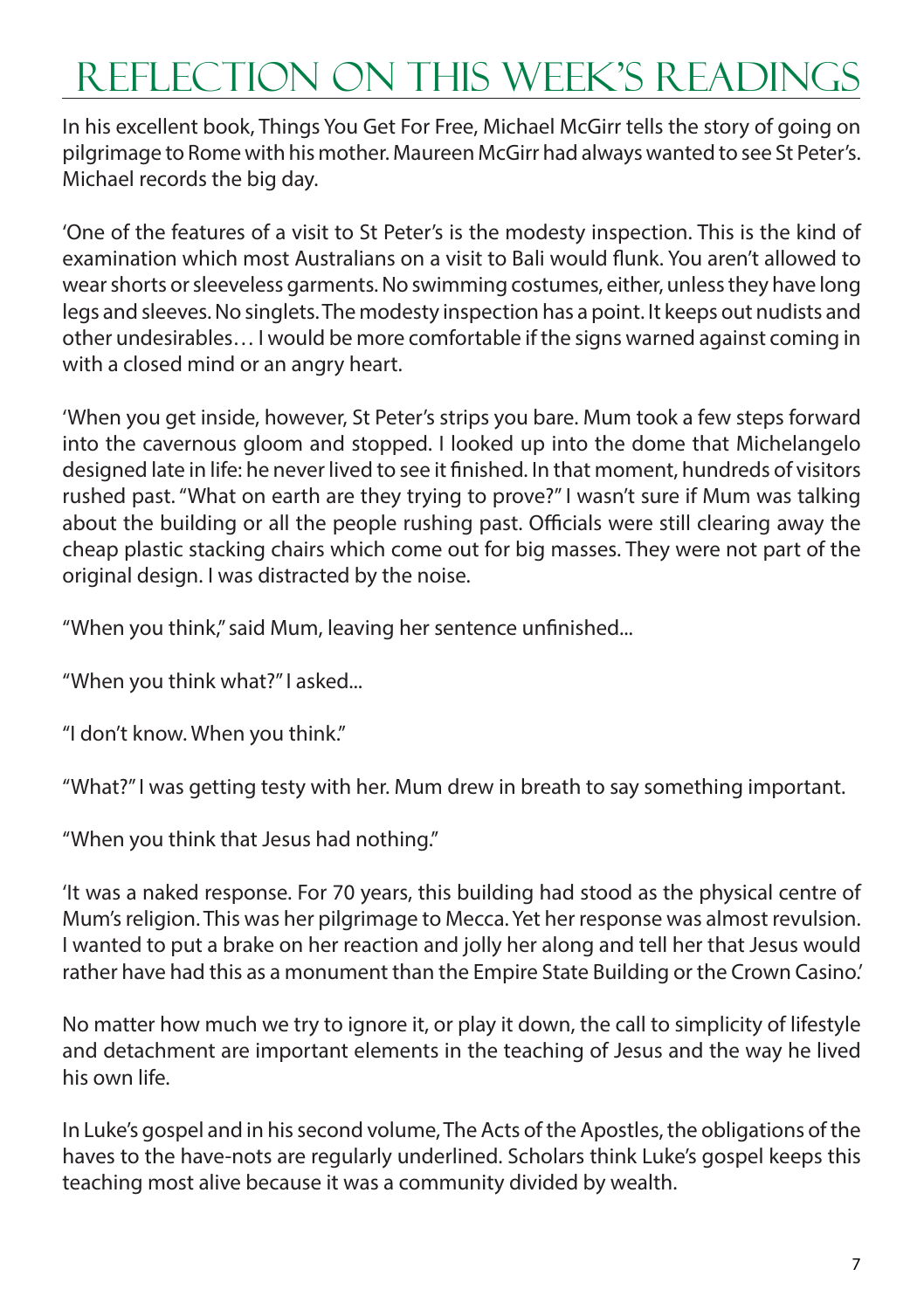In today's Gospel this obligation is put in its starkest form. To 'bury the dead' in first-century Palestine sometimes meant having to take on their responsibilities – farm, fishing or family. To have 'nowhere to lay one's head' gave as much freedom then as it does today; and to be detached, without regret, has always been a sign of God's kingdom.

Some preachers can blast off into loopy-land when they start drawing out lessons from this teaching. While Jesus' words have a radical edge which must not be blunted, if all Christians everywhere were to live this teaching literally we would constitute a family of happy but homeless people, surrounded by decomposing loved ones! There is no dignity in poverty and most people who are poor, while they can be rich in the best human values, do not want to stay poor. What they deserve, and what all Christians should want, is economic and social justice. We are not at liberty to follow Jesus and watch the rich get fatter and all-consuming while the poor pay the price for unchecked greed.

Some Christians are given the gift of living very simply and to the degree that this gift brings life to them, and those around them, it is a wonderful sign of God's kingdom. All the rest of us, who struggle to embrace this gift, or a desire to ever want it, must face up to the challenge of Jesus' teaching here. But it's not just about money. We are also called to detach ourselves from memories, which can be cluttered with anger and revenge; from the demands of work which keep us from being with those we love; and to be generous with our time, talent, hospitality and compassion.

Previous generations strayed from the demands of this gospel. Grand cathedrals, courtly behaviour and princely mansions were meant to reflect on earth the reign of God. These are our legacy, but may it not be said of us, what Michael McGirr says of St Peter's, 'any sense of the Divine completely disappears under the materialism of it all.' Rather, may our generation show the kingdom of God most visibly in the way we live simply, fight for justice for all people everywhere, and the detachment we have to everything but the essentials. *© Richard Leonard SJ*

**Richard Leonard SJ is the Director of the Australian Catholic Office for Film and Broadcasting, is a member of the Australian Catholic Media Council and a film critic for all the major Australian Catholic newspapers. He completed a PhD in cinema studies at the University of Melbourne. He lectures in cinema and theology at the Jesuit College of Spirituality and has been a visiting lecturer in Australian cinema at the University of Melbourne, a visiting scholar within the School of Theatre, Film and Television at UCLA and is visiting professor at the Pontifical Gregorian University in Rome. He is an Honorary Fellow of the Australian Catholic University, has lectured widely and is the author of numerous books.**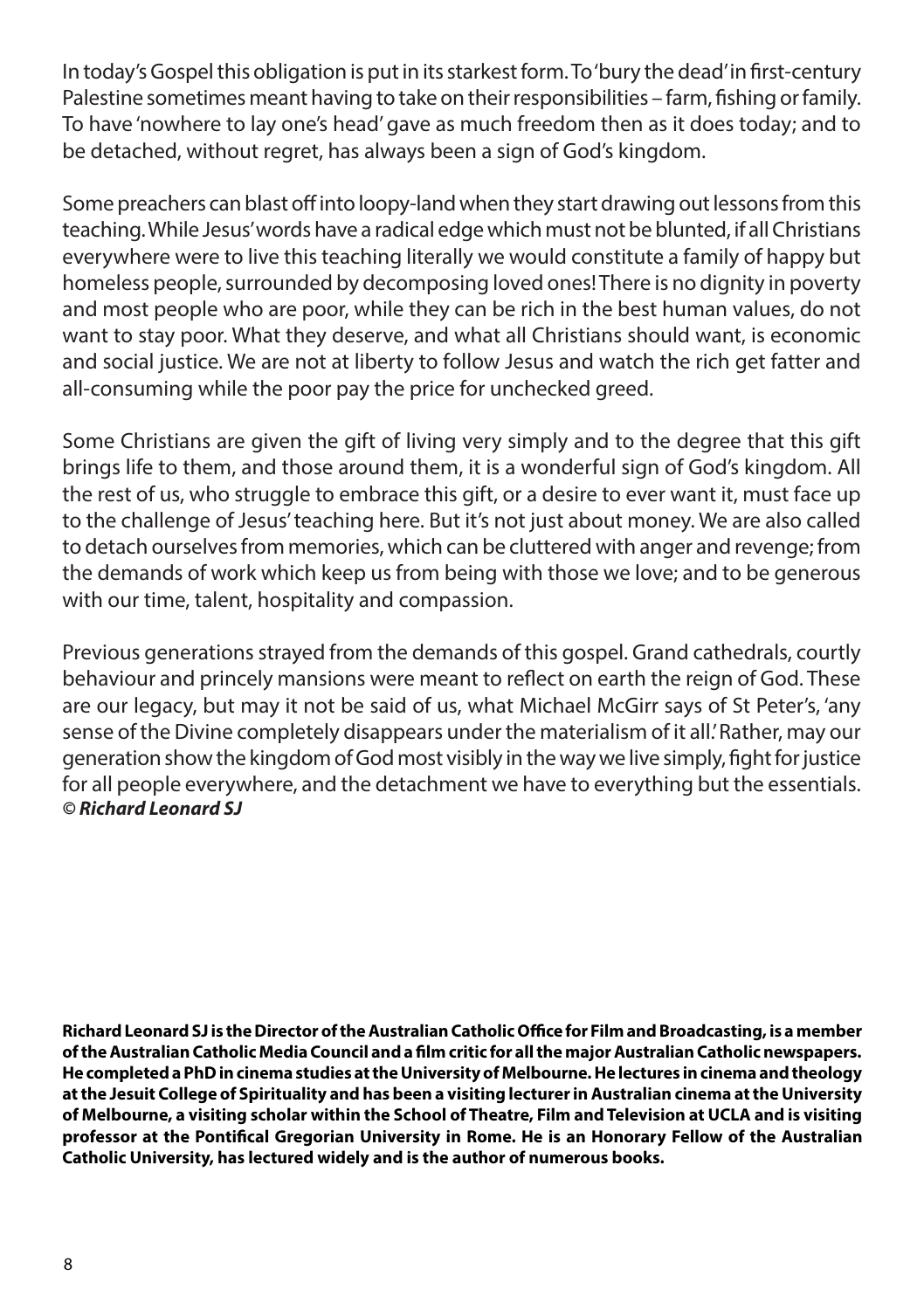processional Hymn - Christ Be Beside Me



Text: Ascribed to St. Patrick: James Quinn, SJ, 1919-2010, © 1969, James Quinn, SJ. Published by OCP.<br>Tune: BUNESSAN, 5 5 5 4 D: Gaelic melody

#### GLORIA

#### **Refrain: Glory to God in the highest and peace to his people on earth.**

Lord God, heavenly King, Almighty God and Father, we worship you, we give you thanks, we praise you for your glory. **Refrain**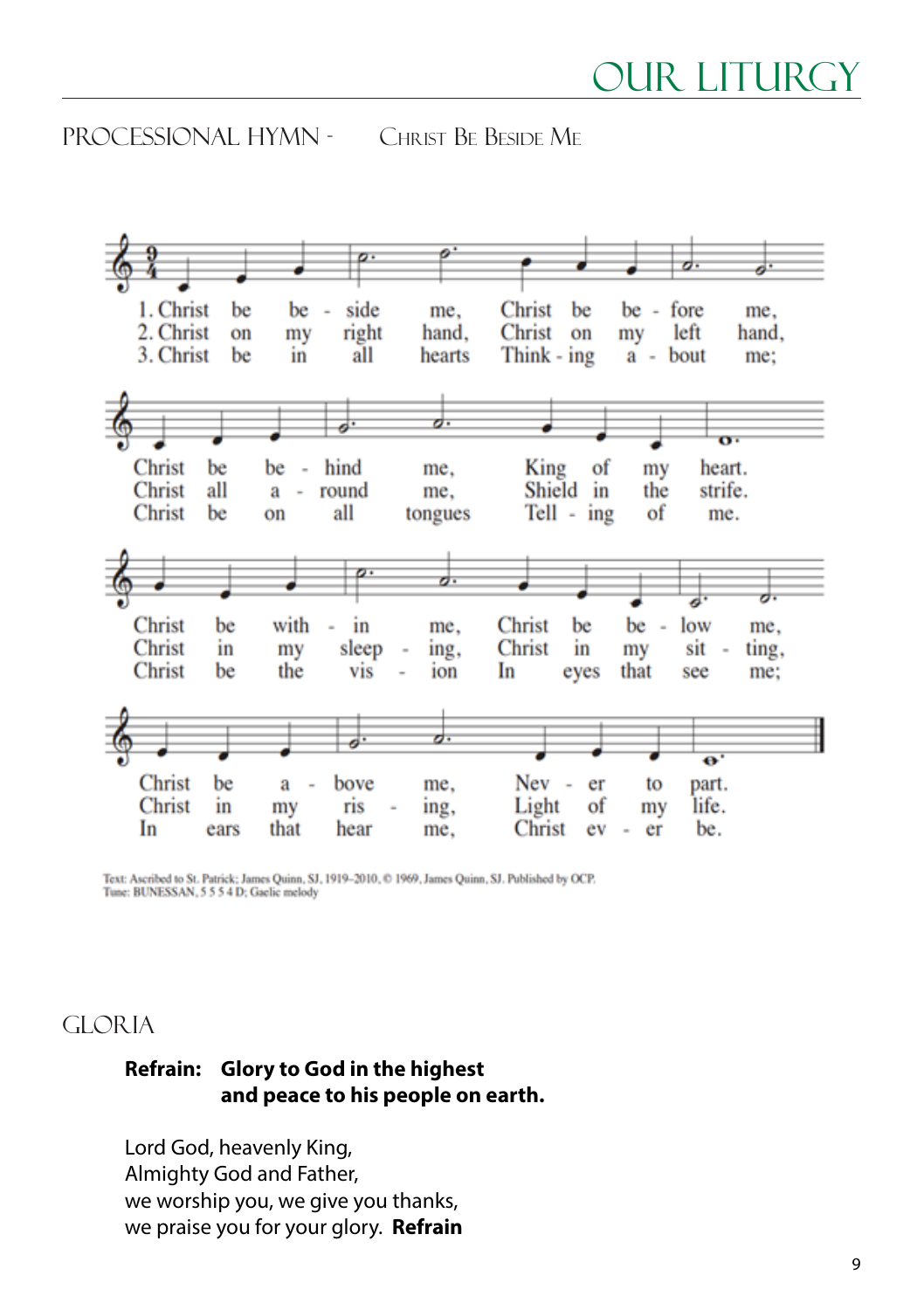Lord Jesus Christ, only Son of the Father, Lord God, Lamb of God, you take away the sin of the world: have mercy on us; You are seated at the right hand of the Father: receive our prayer. **Refrain**

For you alone are the Holy One, you alone are the Lord, you alone are the Most High, Jesus Christ, with the Holy Spirit, in the glory of God the Father. Amen. Amen! **Refrain**)

First Reading

### *Kings 19:16 19-21*

The Lord said to Elijah: 'Go, you are to anoint Elisha son of Shaphat, of Abel Meholah, as prophet to succeed you.'

Leaving there, Elijah came on Elisha son of Shaphat as he was ploughing behind twelve yoke of oxen, he himself being with the twelfth. Elijah passed near to him and threw his cloak over him. Elisha left his oxen and ran after Elijah. 'Let me kiss my father and mother, then I will follow you' he said. Elijah answered, 'Go, go back; for have I done anything to you?' Elisha turned away, took the pair of oxen and slaughtered them. He used the plough for cooking the oxen, then gave to his men, who ate. He then rose, and followed Elijah and became his servant.

responsorial psalm Psalm: You are my Inheritance O Lord.

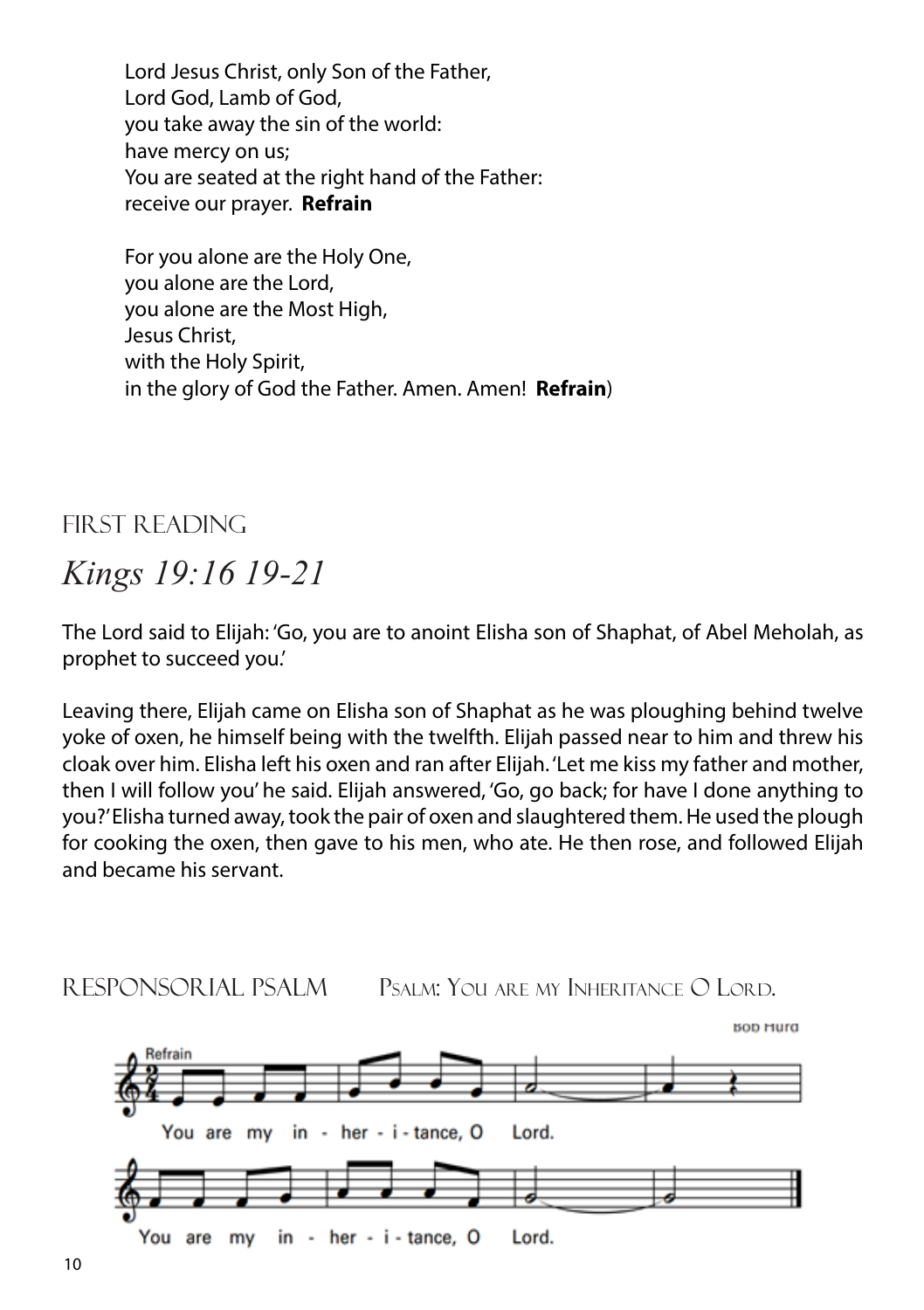Preserve me, O God, for in you l take refuge. I say to the Lord, "You are my Lord." O Lord, it is you who are my portion and cup; You yourself who secure my lot. *Refrain.*

| O Lord, it is you who are my portion and cup;<br>You yourself who secure my lot.<br>I keep the Lord before me always;<br>with him at my right hand,<br>I shall not be moved. | Refrain. |
|------------------------------------------------------------------------------------------------------------------------------------------------------------------------------|----------|
| And so, my heart rejoices, my soul is glad;<br>Even my flesh shall rest in hope.<br>For you will not abandon my soul to hell,                                                |          |
| Nor let your holy one see corruption.                                                                                                                                        | Refrain. |

You will show me the path of life, The fullness of joy in your presence, At your right hand, bliss forever. *Refrain.*

### SECOND READING

### *Galations: 5:1, 13-18*

When Christ freed us, he meant us to remain free. Stand firm, therefore, and do not submit again to the yoke of slavery.

My brothers, you were called, as you know, to liberty; but be careful, or this liberty will provide an opening for self-indulgence. Serve one another, rather, in works of love, since the whole of the Law is summarised in a single command: Love your neighbour as yourself. If you go snapping at each other and tearing each other to pieces, you had better watch or you will destroy the whole community.

Let me put it like this: if you are guided by the Spirit you will be in no danger of yielding to self-indulgence, since self-indulgence is the opposite of the Spirit, the Spirit is totally against such a thing, and it is precisely because the two are so opposed that you do not always carry out your good intentions. If you are led by the Spirit, no law can touch you.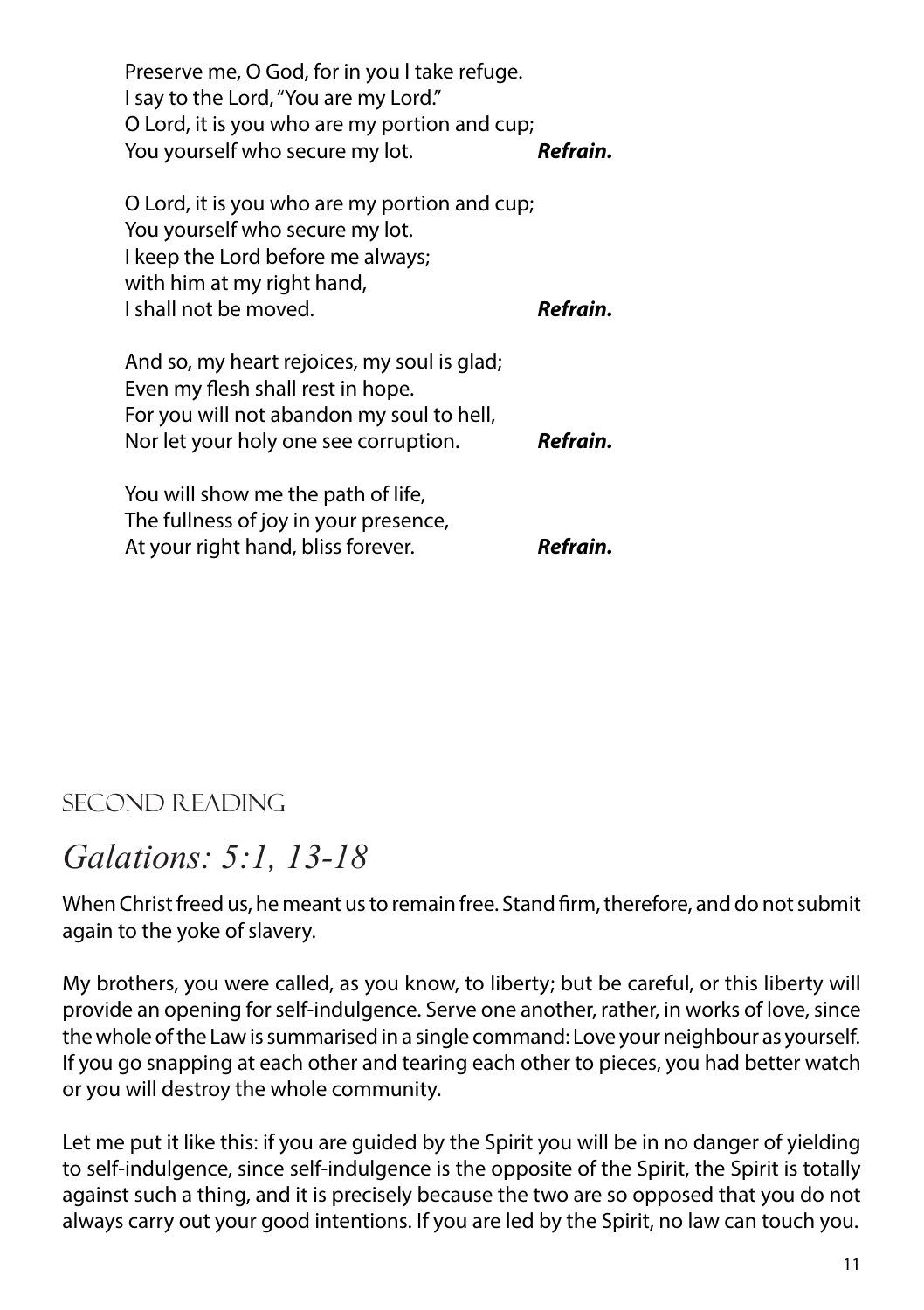#### gospel acclamation

Alleluia, Alleluia, Alleluia Alleluia, Alleluia, Alleluia **(Repeat)**

Speak, O Lord, your servant is listening. you have the words of everlasting life.

Alleluia, Alleluia, Alleluia, Alleluia Alleluia, Alleluia, Alleluia

GOSPEL.

### *Luke 9:51-62*

As the time drew near for him to be taken up to heaven, Jesus resolutely took the road for Jerusalem and sent messengers ahead of him. These set out, and they went into a Samaritan village to make preparations for him, but the people would not receive him because he was making for Jerusalem. Seeing this, the disciples James and John said, 'Lord, do you want us to call down fire from heaven to burn them up?' But he turned and rebuked them, and they went off to another village.

As they travelled along they met a man on the road who said to him, 'I will follow you wherever you go.' Jesus answered, 'Foxes have holes and the birds of the air have nests, but the Son of Man has nowhere to lay his head.'

Another to whom he said, 'Follow me,' replied, 'Let me go and bury my father first.' But he answered, 'Leave the dead to bury their dead; your duty is to go and spread the news of the kingdom of God.'



Another said, 'I will follow you, sir, but first let me go and say good-bye to my people at home.' Jesus said to him, 'Once the hand is laid on the plough, no one who looks back is fit for the kingdom of God.'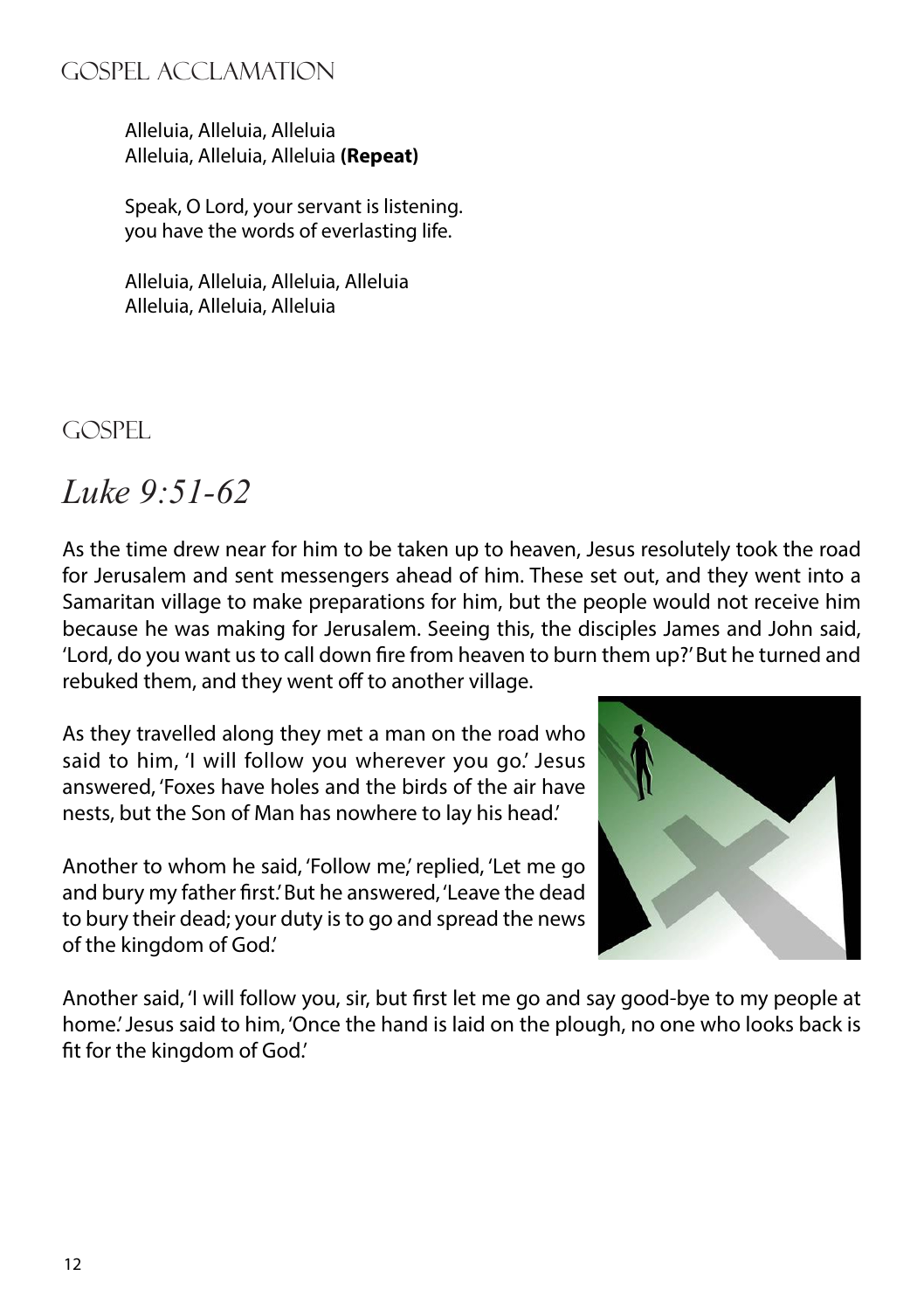#### APOSTLES CREED

I believe in God, the Father almighty, Creator of heaven and earth, and in Jesus Christ, his only Son, our Lord, who was conceived by the Holy Spirit, born of the Virgin Mary. suffered under Pontius Pilate, was crucified, died and was buried; he descended into hell; on the third day he rose again from the dead; he ascended into heaven, and is seated at the right hand of God the Father almighty; from there he will come to judge the living and the dead.

I believe in the Holy Spirit, the holy catholic Church, the communion of saints, the forgiveness of sins, the resurrection of the body, and life everlasting. Amen.

#### offertory Hymn - The Summons

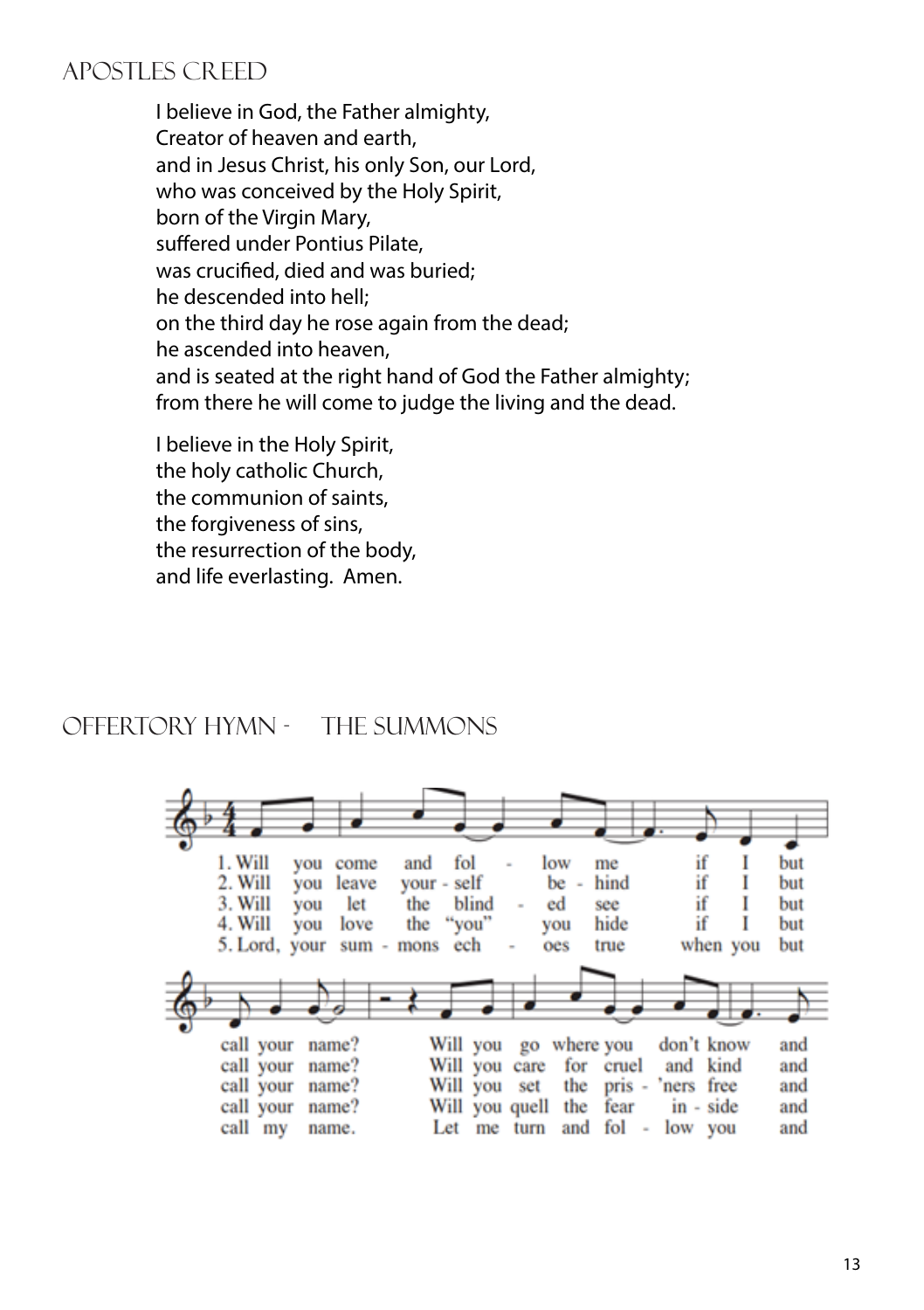

Words Copyright © 1987 by Wild Goose Resource Group, Iona Community, Scotland; GIA Publications, inc., exclusive North American agent. • All rights reserved This Adaptation and Arrangement published in 2008 and 2019 by GIA Publications, inc. All rights reserved

Cel: The Lord be with you. **All: And with your Spirit.** Cel: Lift up your hearts. **All: We lift them up to the Lord.** Cel: Let us give thanks to the Lord, our God. **All: It is right and just.** *The Celebrant prays the preface at the end of which all say:*

HOLY HOLY

Holy, Holy, Holy Lord God of hosts. Heaven and earth are full of your glory. Hosanna in the highest. Blessed is he who comes in the name of the Lord Hosanna in the highest.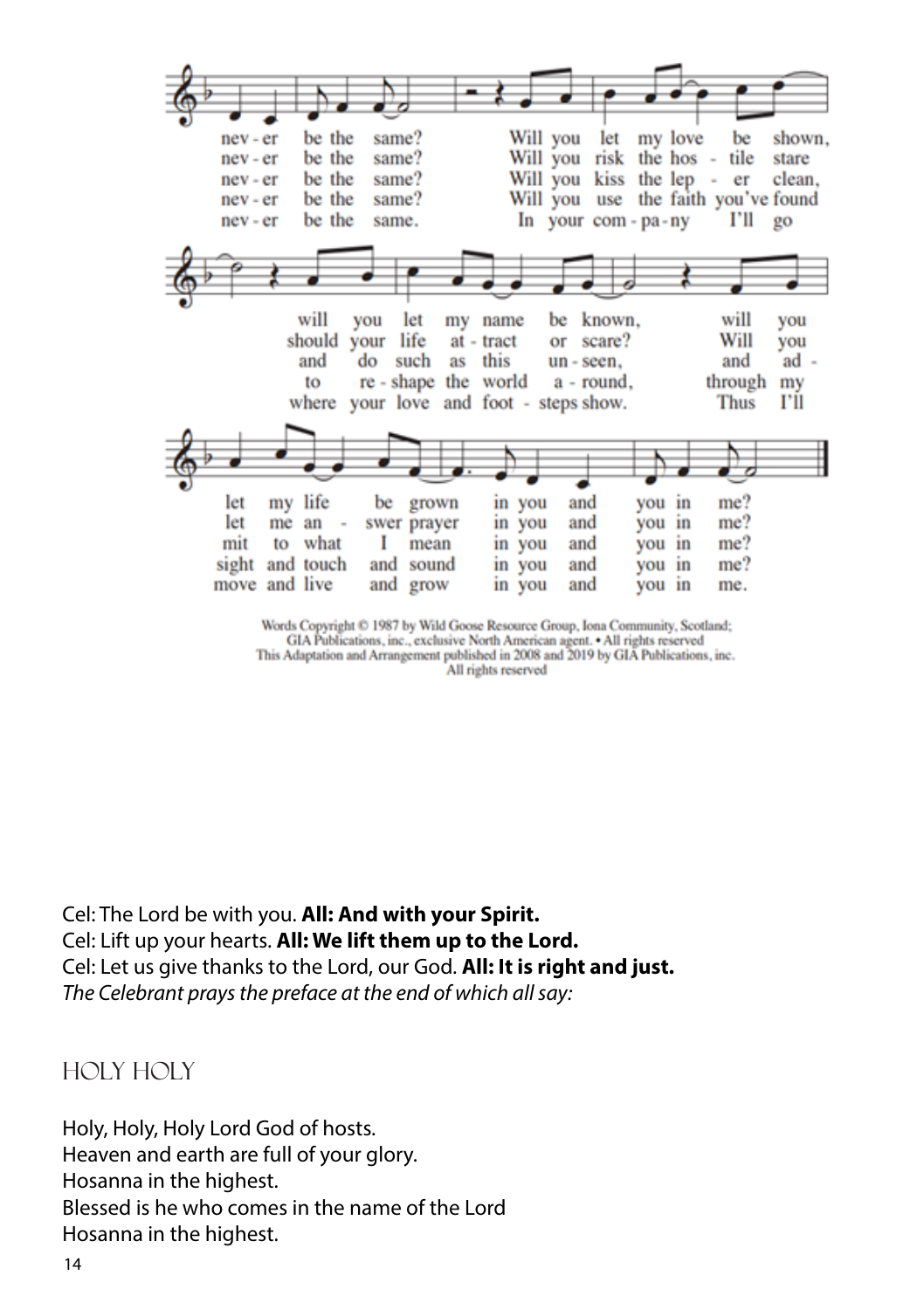#### LAMB OF GOD

Lamb of God you take away the sins of the world have mercy on us. Lamb of God you take away the sins of the world have mercy on us. Lamb of God you take away the sins of the world grant us peace.

Cel: Behold the Lamb of God. Behold him who takes away the sins of the World. Blessed are those called to the supper of the Lamb.

**All: Lord I am not worthy that you should enter under my roof, but only say the word and my soul shall be healed.**

#### COMMUNION HYMN BE NOT AFR AID

John Michael Talbot

You shall cross the barren desert But you shall not die of thirst You shall wander far in safety Though you do not know the way You shall speak your words in foreign lands And all will understand You shall see the face of God and live

#### *Refrain: Be not afraid I go before you always Come follow me and I will give you rest*

Blessed are your poor, for the kingdom shall be theirs Blessed are you that weep and mourn For one day you shall laugh And if wicked tongue insult and hate you all because of me Blessed, blessed are you.

> *Be not afraid I go before you always Come follow me and I will give you rest. Repeat*